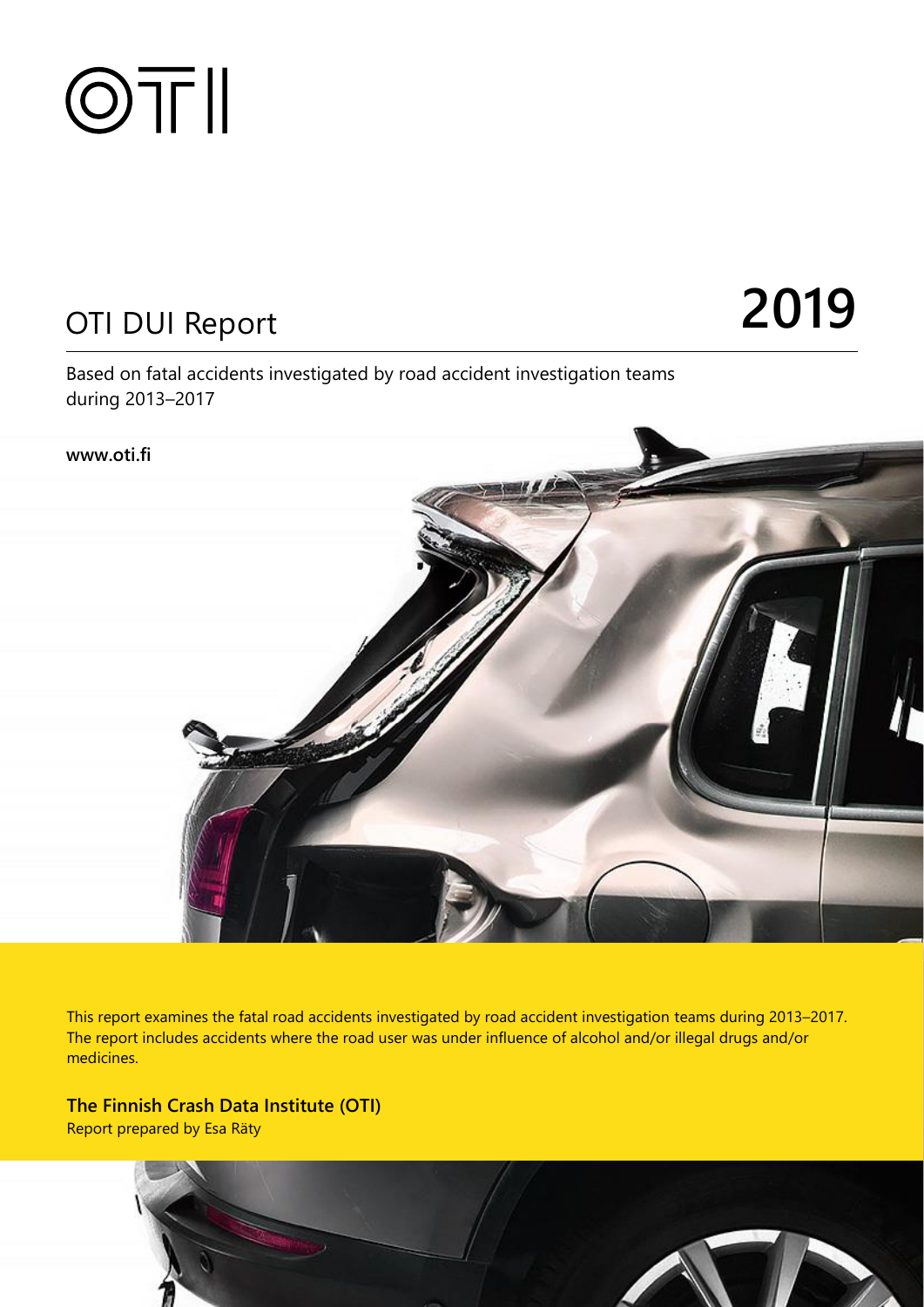## Contents

| 1              |                                                                                                   |                                                                                                         |  |  |  |  |  |  |  |  |
|----------------|---------------------------------------------------------------------------------------------------|---------------------------------------------------------------------------------------------------------|--|--|--|--|--|--|--|--|
| $\overline{2}$ |                                                                                                   |                                                                                                         |  |  |  |  |  |  |  |  |
|                | 2.1                                                                                               |                                                                                                         |  |  |  |  |  |  |  |  |
|                | 2.1.1                                                                                             |                                                                                                         |  |  |  |  |  |  |  |  |
|                | 2.1.2                                                                                             |                                                                                                         |  |  |  |  |  |  |  |  |
|                | 2.1.3                                                                                             |                                                                                                         |  |  |  |  |  |  |  |  |
|                | 2.1.4                                                                                             |                                                                                                         |  |  |  |  |  |  |  |  |
|                | 2.1.5                                                                                             |                                                                                                         |  |  |  |  |  |  |  |  |
|                | 2.1.6                                                                                             |                                                                                                         |  |  |  |  |  |  |  |  |
|                | 2.1.7                                                                                             |                                                                                                         |  |  |  |  |  |  |  |  |
|                | 2.1.8                                                                                             |                                                                                                         |  |  |  |  |  |  |  |  |
|                | 2.1.9                                                                                             |                                                                                                         |  |  |  |  |  |  |  |  |
|                |                                                                                                   |                                                                                                         |  |  |  |  |  |  |  |  |
|                | 2.1.11                                                                                            |                                                                                                         |  |  |  |  |  |  |  |  |
|                |                                                                                                   |                                                                                                         |  |  |  |  |  |  |  |  |
|                |                                                                                                   |                                                                                                         |  |  |  |  |  |  |  |  |
|                | 2.2                                                                                               |                                                                                                         |  |  |  |  |  |  |  |  |
| 3              |                                                                                                   |                                                                                                         |  |  |  |  |  |  |  |  |
|                | 3.1                                                                                               |                                                                                                         |  |  |  |  |  |  |  |  |
|                | 3.1.1                                                                                             |                                                                                                         |  |  |  |  |  |  |  |  |
|                | 3.1.2                                                                                             |                                                                                                         |  |  |  |  |  |  |  |  |
|                | 3.1.3                                                                                             |                                                                                                         |  |  |  |  |  |  |  |  |
|                | 3.1.4                                                                                             |                                                                                                         |  |  |  |  |  |  |  |  |
|                | 3.2                                                                                               |                                                                                                         |  |  |  |  |  |  |  |  |
| 4              |                                                                                                   |                                                                                                         |  |  |  |  |  |  |  |  |
| 5              |                                                                                                   |                                                                                                         |  |  |  |  |  |  |  |  |
|                | 5.1                                                                                               | Accidents caused by a motor vehicle driver under the influence of intoxicants resulting in the death of |  |  |  |  |  |  |  |  |
|                | 5.2                                                                                               | Accidents resulting in the death of a pedestrian or cyclist under the influence of intoxicating         |  |  |  |  |  |  |  |  |
| 6              | Risk factors noted and safety improvement proposals made by the road accident investigation teams |                                                                                                         |  |  |  |  |  |  |  |  |
|                | 6.1                                                                                               |                                                                                                         |  |  |  |  |  |  |  |  |
|                | 6.2                                                                                               |                                                                                                         |  |  |  |  |  |  |  |  |
|                |                                                                                                   |                                                                                                         |  |  |  |  |  |  |  |  |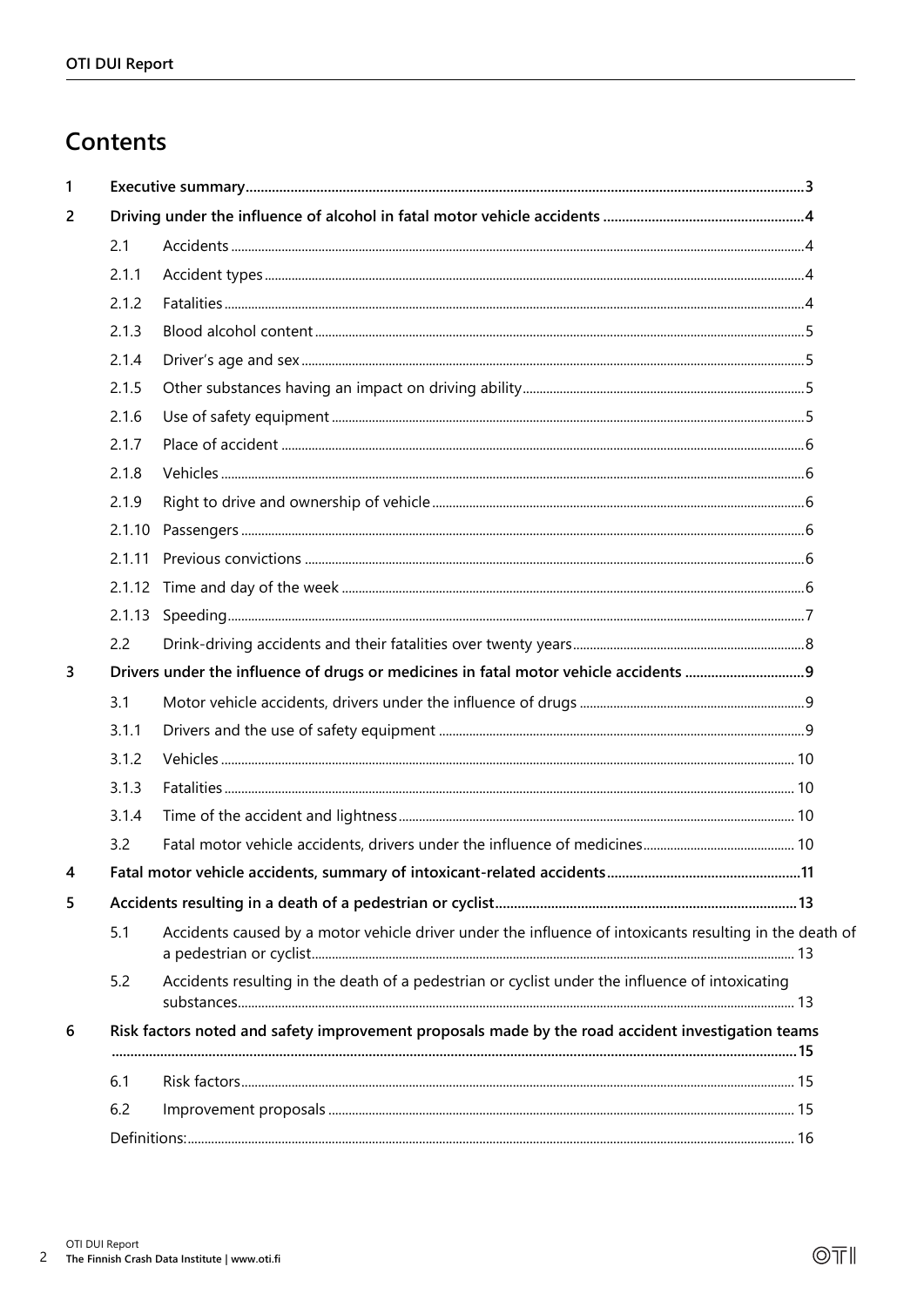## DUI REPORT 2013–2017

## <span id="page-2-0"></span>**1 Executive summary**

During 2013–2017, road accident investigation teams investigated a total of 921 fatal motor vehicle accidents, which is 19% less than during 2008–2012. The number of drink-driving<sup>1</sup> accidents decreased by 18% during the same period. However, the number of drugs-related accidents increased: during 2008–2012, the number of drugdrivers causing an accident was 59, whereas during 2013–2017, the corresponding number was 78. Of the 78 drivers, 25 were mixed substance abusers, i.e. they were under the influence of both drugs and alcohol. The increase in the number of drug and mixed substance abusers appears indicative of an increase in the use of drugs in Finland. The number of drug-drivers reported to the police has increased as well.

The accident profiles of the different types of intoxicated drivers differ to a certain extent in terms of the intoxicants used. Drug-drivers' accidents occur evenly throughout the week and at different times of the day (however, mostly in the afternoon), while drink-drivers' accidents mostly occur during weekends and at night. Drug-drivers' accidents are more frequently collisions with other vehicles, whereas alcohol drink-drivers' accidents are typically singlevehicle accidents. The differences between the times of accident can partly explain the differences between the types of accidents: there are more road users in the afternoon than at night.

Alcohol drink-drivers and drug-drivers are predominantly male, the largest age group being 25 to 54 years old. However, the proportion of over 55-year-old drivers in drink-driving accidents has increased compared to the previous reporting period of 2008–2012. The majority of those who died in the accident were travelling in the vehicle of the intoxicant-driver. This relates to the non-use of safety belt: 69% of drink drivers and 59% of drugdrivers did not wear a safety belt or helmet properly. In addition, the majority of fatal motor vehicle accidents in both categories of intoxicant-drivers occur in April–September.

The number of accidents caused by motor vehicle drivers under the influence of medicinal substances having an impact on driving ability was at the same level as in 2008–2012. The impact of different medicinal substances on driving ability is difficult to assess and should be the subject of a separate study.

Of the drink-drivers who caused a fatal accident, 81% exceeded the limit of aggravated drink-driving. Consequently, investigation teams have perceived driving under the influence of alcohol as a driving health problem and proposed treatment guidance and the adoption of a nationwide traffic physician system in Finland. Investigation teams continue to see the fitting of breath alcohol ignition interlock devices in vehicles as an important means of preventing drink-driving accidents.

Of the motor vehicle drivers who caused a fatal pedestrian or cyclist accident, 6 (5% of the drivers) were under the influence of intoxicants. In 2013-2017, a total of six pedestrians and cyclists were killed in accidents caused by intoxicated motor vehicle drivers, 4 of whom died in accidents caused by alcohol drink-drivers (at least 0.5 g/l).

In 2013–2017, a total of 265 pedestrians and cyclists were killed in the accidents investigated by the accident investigation teams. Of them, 48 (18%) were under the influence of alcohol (27 were pedestrians and 21 were cyclists). Of the cyclists' accidents, 12 (50%) were various types of single-vehicle accidents: falling, collisions to an obstacle or running off the road.

l

<sup>&</sup>lt;sup>1</sup> In Finland the legal drink-driving limit (BAC) for all motor vehicle drivers is 0.5 g/l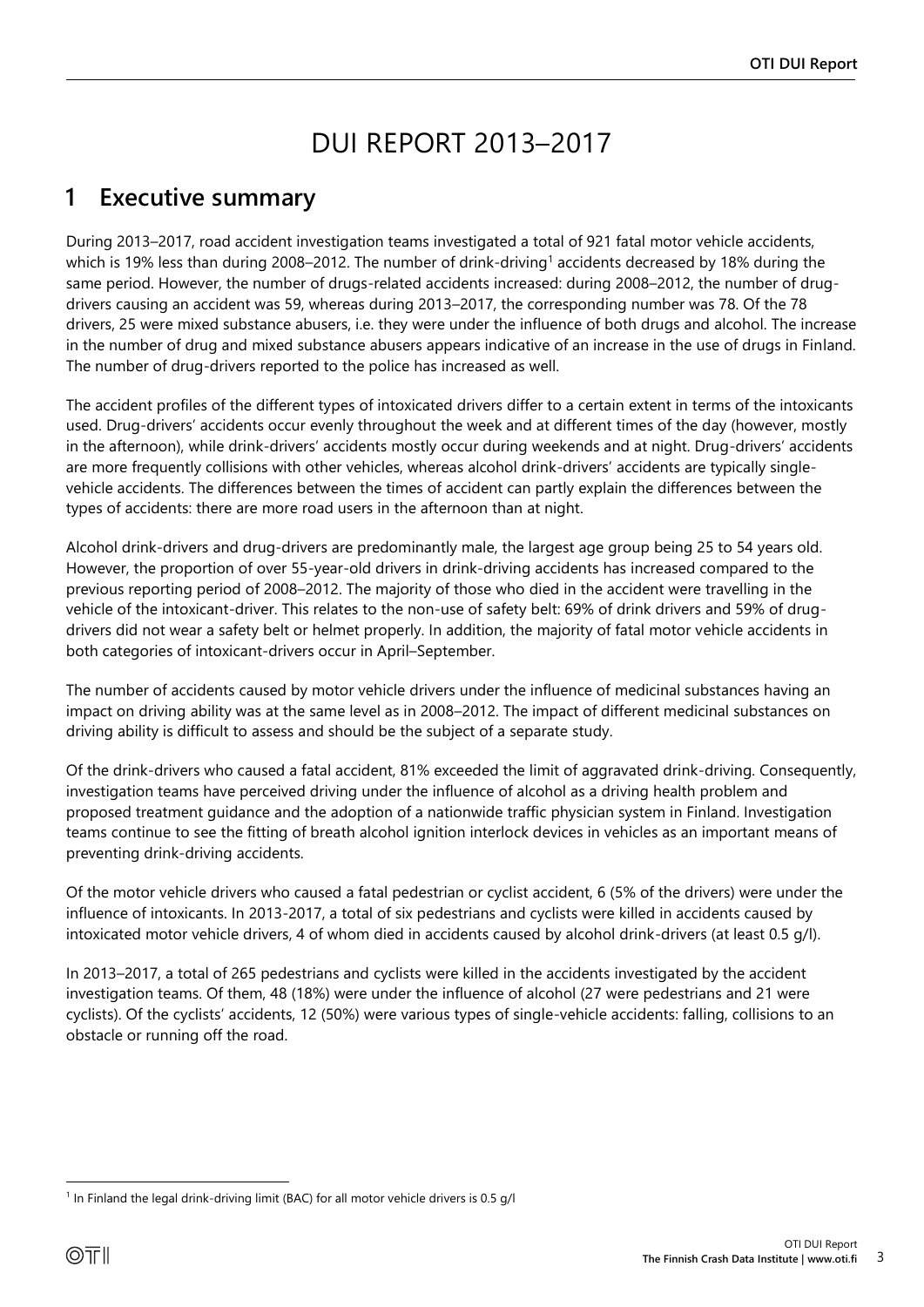## <span id="page-3-0"></span>**2 Driving under the influence of alcohol in fatal motor vehicle accidents**

This report summarizes fatal motor vehicle accidents in which the driver's blood alcohol content was at least 0.5 per mille. In addition to alcohol, the driver may have been under the influence of other intoxicants, see section 1.1.5.

### <span id="page-3-1"></span>**2.1 Accidents**

During 2013–2017, road accident investigation teams investigated a total of 222 fatal motor vehicle accidents in which the blood alcohol content of the driver who caused the accident was at least 0.5g/l. This is 24% of all<sup>2</sup> the investigated fatal motor vehicle accidents, including the cases where the driver's alcohol level had not been measured. In collision accidents, none of the collision counter parties had alcohol in their blood.

#### <span id="page-3-2"></span>**2.1.1 Accident types**

Of the 222 accidents caused by drink-drivers, 170 (77%) only involved a single vehicle and 52 (23%) were collisions with one or more vehicles (Figure 1). Of all 222 accidents, 164 (74%) were running-off-the-road accidents, 49 (22%) were head-on collisions, and the remaining 9 (4%) were accidents classed in the category of 'others', such as collisions with obstacles or rollovers.



Figure 1. Annual numbers of drink-driving accidents in fatal motor vehicle accidents 2013–2017.

#### <span id="page-3-3"></span>**2.1.2 Fatalities**

l

Between 2013 and 2017, a total of 252 people lost their lives in 222 motor vehicle accidents caused by drink-drivers (Figure 5). Of those who died, 188 (75%) were drink-drivers, 54 (21%) were passengers in a vehicle driven by a drink-driver, and 10 (4%) died in counter party vehicles. Fatalities in pedestrian and cyclist accidents are presented in section 4.

<sup>2</sup>During 2013–2017, road accident investigation teams investigated a total of 921 fatal motor vehicle accidents, of which the alcohol level of 72 drivers who caused the accident is not known.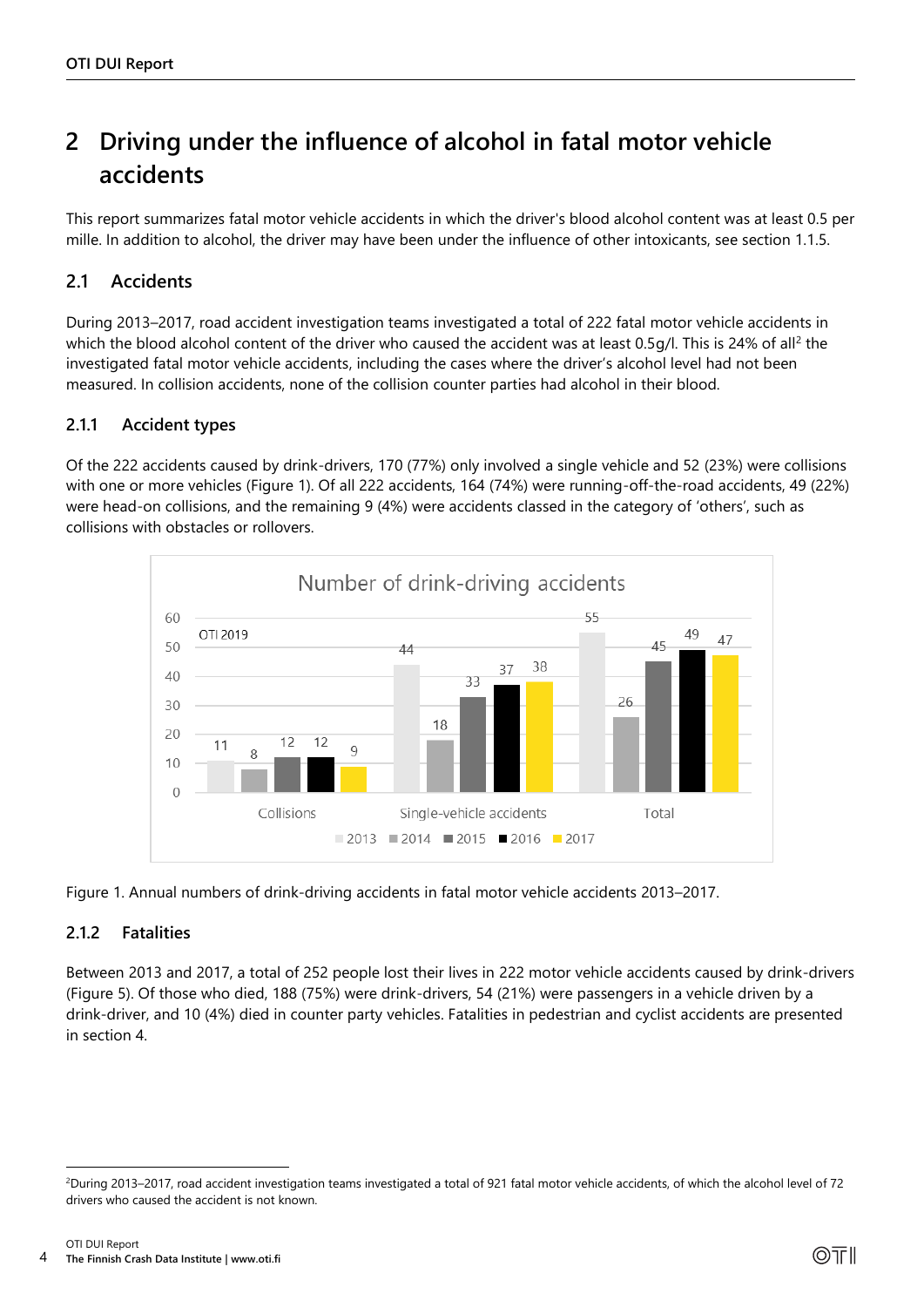#### <span id="page-4-0"></span>**2.1.3 Blood alcohol content**

The blood alcohol content of drivers under the influence of alcohol causing a fatal motor vehicle accident exceeded the limit of aggravated drink-driving (1.2g/l) in 81% of the accidents (Table 1). Between 2013 and 2017, 13 of the drivers causing a motor vehicle accident were under illegal limit (0.20–0.49g/l).

|                                         |    | 2013 | 2014 |     | 2015 |     | 2016 |     | 2017 |     | Total |     |
|-----------------------------------------|----|------|------|-----|------|-----|------|-----|------|-----|-------|-----|
| <b>Blood alcohol</b><br>content $(q/l)$ | N  | %    | N    | %   | N    | %   | N    | %   | N    | %   | N     | %   |
| $0, 50 - 1, 19$                         | 10 | 18   | 4    | 15  | 8    | 18  | 12   | 24  | 9    | 19  | 43    | 19  |
| 1,20-1,99                               | 21 | 38   | 13   | 50  | 20   | 44  | 17   | 35  | 19   | 40  | 90    | 41  |
| 2,00 or more                            | 24 | 44   | 9    | 35  | 17   | 38  | 20   | 41  | 19   | 40  | 89    | 40  |
| <b>Total</b>                            | 55 | 100  | 26   | 100 | 45   | 100 | 49   | 100 | 47   | 100 |       | 100 |

Table 1. Drivers' blood alcohol content in fatal motor vehicle accidents caused by drink-drivers 2013–2017.

#### <span id="page-4-1"></span>**2.1.4 Driver's age and sex**

In the 222 motor vehicle accidents caused by drink-drivers, in 206 (93%) cases the accident was caused by a man and in 16 (7%) cases caused by a woman. Of the drivers causing the drink-driving accidents, 63 (28%) were under 25 years and 115 (52%) were aged between 25 and 54. The rest of the drivers, 44 (20%), were at least 55 years.

The limit of aggravated drink-driving, 1.2g/l, was exceeded by 169 (82%) of male and 10 (63%) of female drinkdrivers (see also Figure 5).



<span id="page-4-2"></span>

Of the 222 drink-drivers, 51 (23%) were under the influence of a combination of alcohol and another substance (drugs or medicines) having an impact on driving ability. Of the 51 drivers, 25 were under the influence of drugs and 36 under the influence of medicines impacting driving ability (see also Table 2). In 10 cases the driver was under the influence of alcohol, drugs and medicines.

#### <span id="page-4-3"></span>**2.1.6 Use of safety equipment**

Between 2013 and 2017, 149 (69% of the known cases) of the drink-drivers were not wearing a safety belt or a helmet (properly attached) at the time of the accident. Of the passenger car drivers, 122 (71% of the known cases) were not using a safety belt and, likewise, 58 car passengers (63% of the known cases).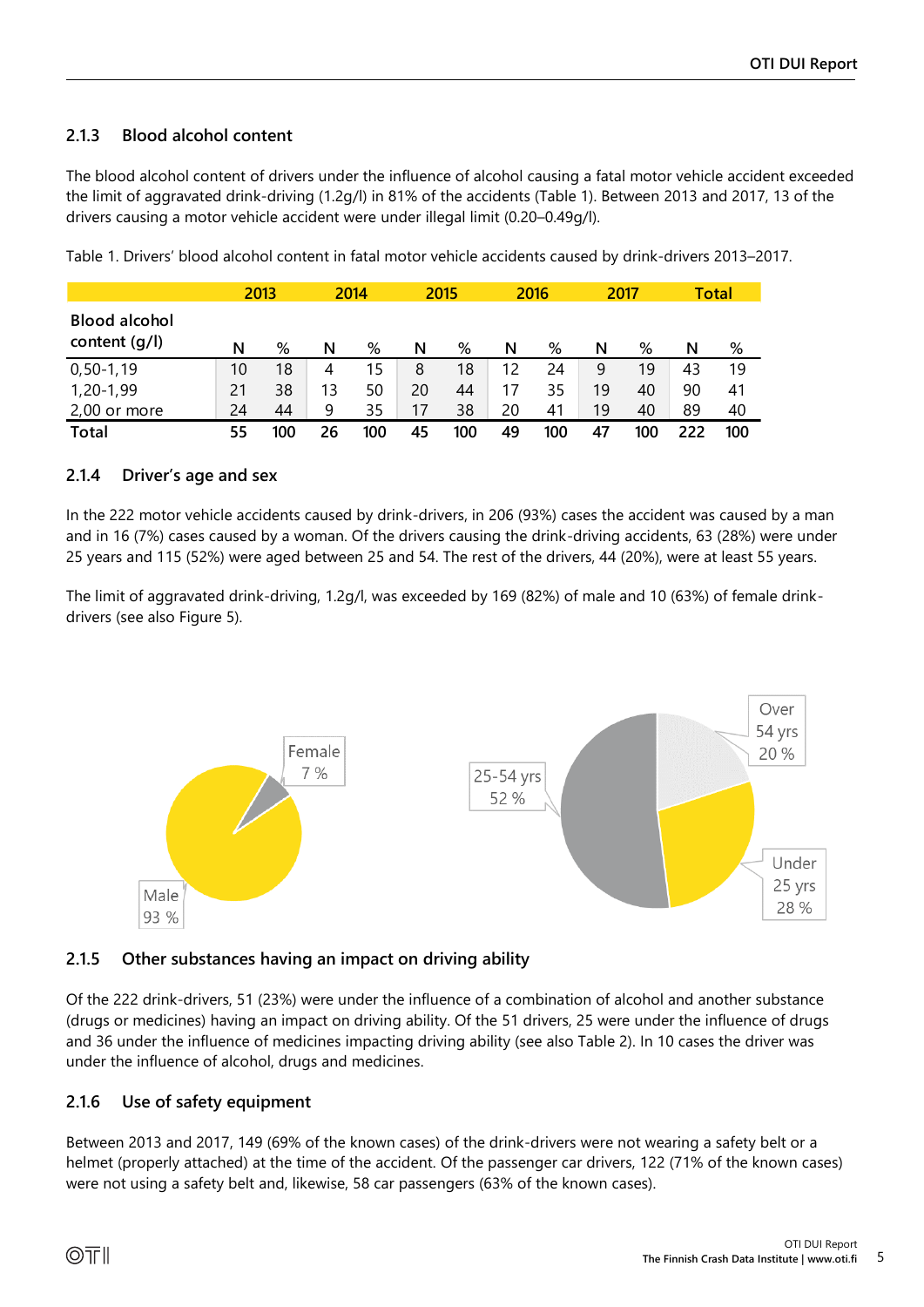#### <span id="page-5-0"></span>**2.1.7 Place of accident**

Of the accidents caused by drink-drivers, 27 (12%) took place in an urban area, 23 (10%) close to an urban area (sub urban area) and 172 (78%) in a rural area. Of the accidents in rural areas, 75 (44%) occurred on main roads, 70 (41%) on regional or connection roads, 25 (15%) on private roads and areas, and 2 (1%) in other areas.

#### <span id="page-5-1"></span>**2.1.8 Vehicles**

Of the drink-drivers, 176 (79%) were driving a passenger car, 16 (7%) a motorcycle, 9 (4%) quadricycles or equivalent (eg. class L6 and L7 vehicles), 6 (3%) a van, 6 (3%) a tractor, 5 (2%) a snowmobile, 3 (1%) a moped, and 1 driver was driving a truck.



#### <span id="page-5-2"></span>**2.1.9 Right to drive and ownership of vehicle**

Of the drivers causing a drink-driving accident, 184 (83%) had a valid driving licence at the time of the accident, although some of them (n=7) did not have a right to drive the vehicle concerned. A total of 27 (12%) drink-drivers had been banned from driving or were without a right to drive for some another reason. Of them, 4 had an expired right to drive and 7 (3%) had never held a driving licence.

Of the drink-drivers, 12 (5%) were driving a stolen vehicle and 35 (16%) were driving a legitimately borrowed or leased vehicle

#### <span id="page-5-3"></span>**2.1.10 Passengers**

Of the drink-drivers who were driving a passenger car, 117 (66%) were driving alone and 58 (34%) had at least one passenger in the car (37 had one passenger and 21 at least two passengers in the car). A total of 95 passengers were in a car driven by a drink-driver, 50 (53%) of whom died in accidents.

#### <span id="page-5-4"></span>**2.1.11 Previous convictions**

Of the drink-drivers, 77 (38% of the known cases) had previous drink-driving convictions over the period of five years preceding the accident. Respectively, 141 of the drink-drivers (70% of the known cases) had at least one previous traffic conviction (including drink-driving convinctions) and 35 (17%) at least five traffic convictions

#### <span id="page-5-5"></span>**2.1.12 Time and day of the week**

Drink-driving accidents mostly took place during weekends, in the evening and during the night. Half (48%) of the accidents caused by drink-drivers occurred between Friday 6 pm and Sunday 6 am.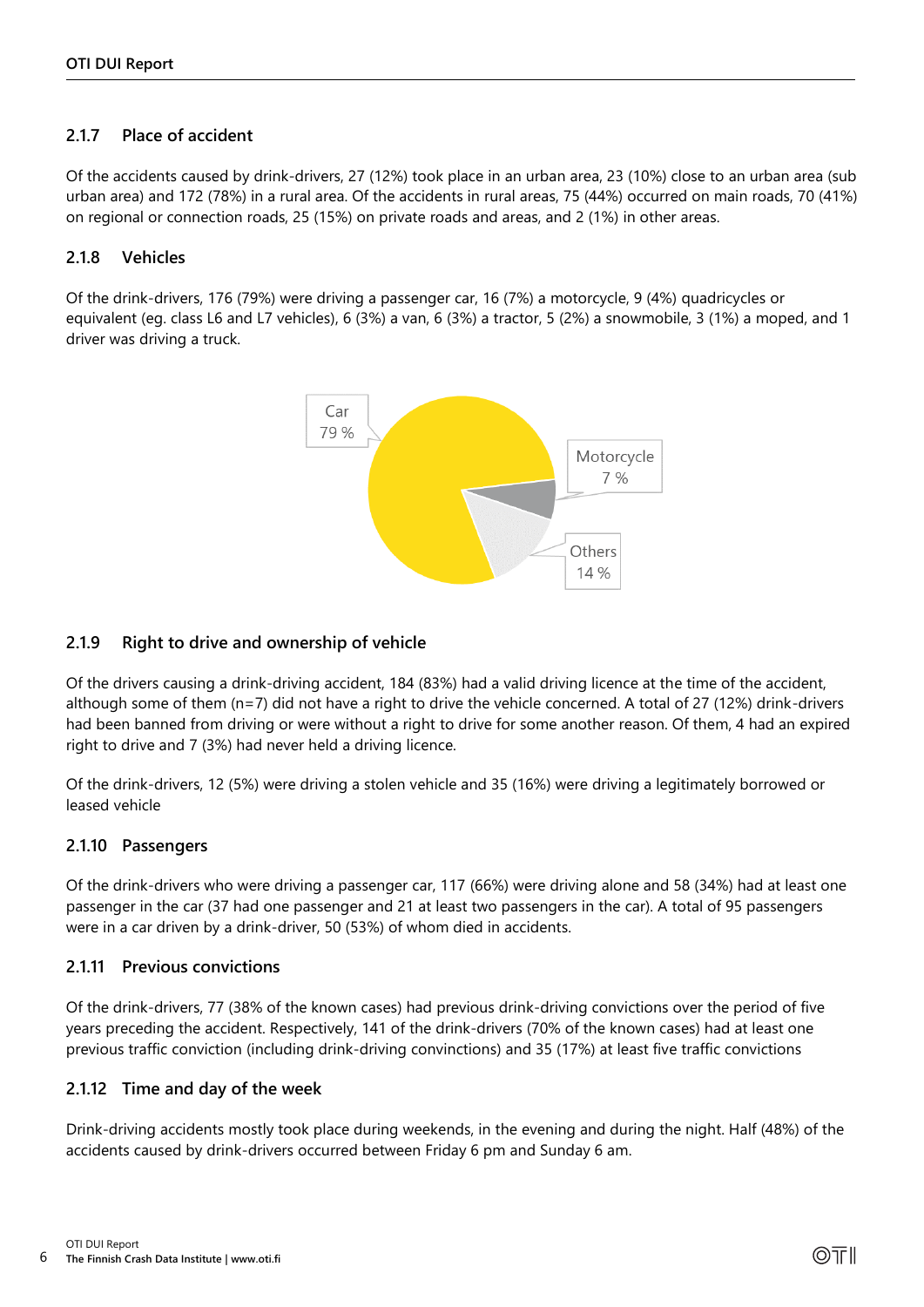The majority of motor vehicle accidents caused by drink-drivers took place in May–June (an annual average of 6 accidents/month). The number of drink-driving accidents in December–March was half lower than during the summer. (Figure 2.)



Figure 2. Fatal motor vehicle accidents caused by drink-drivers by month 2013–2017.

#### <span id="page-6-0"></span>**2.1.13 Speeding**

Of the drink-drivers causing an accident, 142 (69%) were speeding by at least 10 km/h and 92 (45%) exceeded the speed limit of the road by at least 30 km/h at the time of the accident (Figure 3).



Figure 3. Speeding and BAC level in fatal motor vehicle accidents caused by drink-drivers 2013–2017.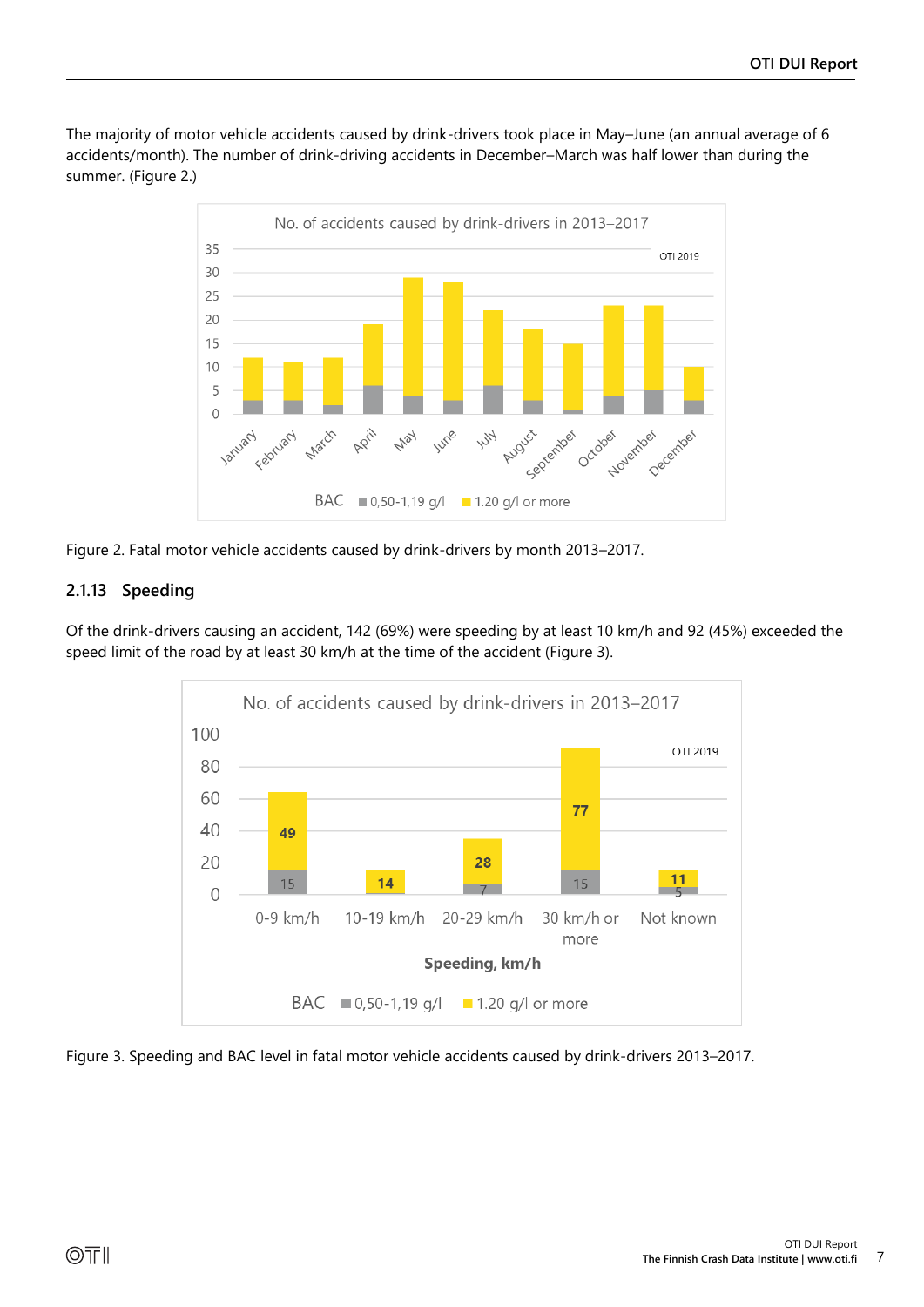#### <span id="page-7-0"></span>**2.2 Drink-driving accidents and their fatalities over twenty years**

The number of fatal motor vehicle accidents decreased during the period 1998-2017. The number of drink-driving accidents has also decreased from that of ten years ago (Figure 4). The numbers of drink-driving accidents were exceptionally small in 2012 and 2014. In 2017, the proportion of drink-driving accidents of all fatal motor vehicle accidents was 28%.



Figure 4. Fatal motor vehicle accidents caused by drink-drivers 1998–2017.



Figure 5. Fatalities in motor vehicle accidents caused by drink-drivers 1998–2017.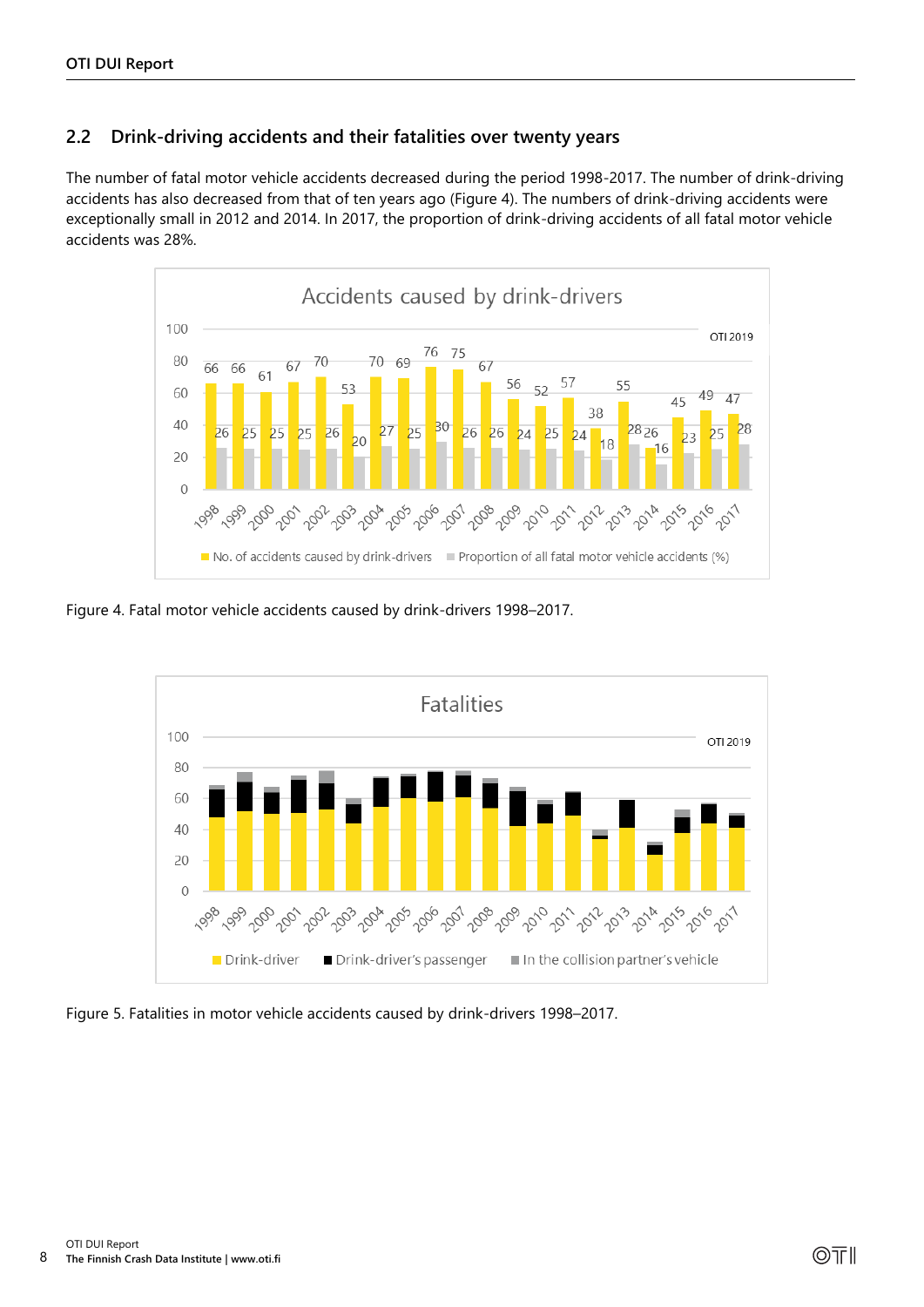## <span id="page-8-0"></span>**3 Drivers under the influence of drugs or medicines in fatal motor vehicle accidents**

#### <span id="page-8-1"></span>**3.1 Motor vehicle accidents, drivers under the influence of drugs**

During 2013–2017, road accident investigation teams investigated a total of 78 fatal motor vehicle accidents caused by a driver under the influence of illegal drugs. In one accident, the driver under the influence of drugs was a collision partner not causing the collision. During the previous five-year period (2008–2012), there were a total of 59 drug-drivers causing the accident.

Of the 78 drug-drivers, 25 had at least alcohol in their blood in addition to a narcotic substance (these cases are also included in the alcohol drink-drivers presented earlier in this report) and 32 had at least a medicine having an impact on driving ability in their blood in addition to drugs (Table 2). Four drug-drivers were mildly intoxicated (0.20–0.49 g/l).

To determine the differences between accidents caused by drug-drivers and alcohol drink-drivers, **only accidents caused by drug-drivers who were not under the influence of alcohol are analysed below.**

When the 25 mixed substance abusers (drivers who had both alcohol and a drug in their blood) are excluded from the analysis, the remaining number of accidents caused by drug-drivers is 53. Of these 53 motor vehicle accidents caused by drug-drivers, 26 (49%) were collisions and 27 (51%) single-vehicle accidents. Of the accidents, 39 (74%) took place in a sparsely populated area.

#### <span id="page-8-2"></span>**3.1.1 Drivers and the use of safety equipment**

Of the drug-drivers, 22 or 42% were under 25 years of age, 29 (54%) were 25 to 54 years of age and 2 (4%) were at least 54 years of age. 49 (92%) of them were male. A total of 15 (29% of the known cases) drivers had been banned from driving or were without a right to drive for some another reason. A safety belt or helmet was used by 20 drivers (41% of the drivers whose use or non-use of safety equipment is known).

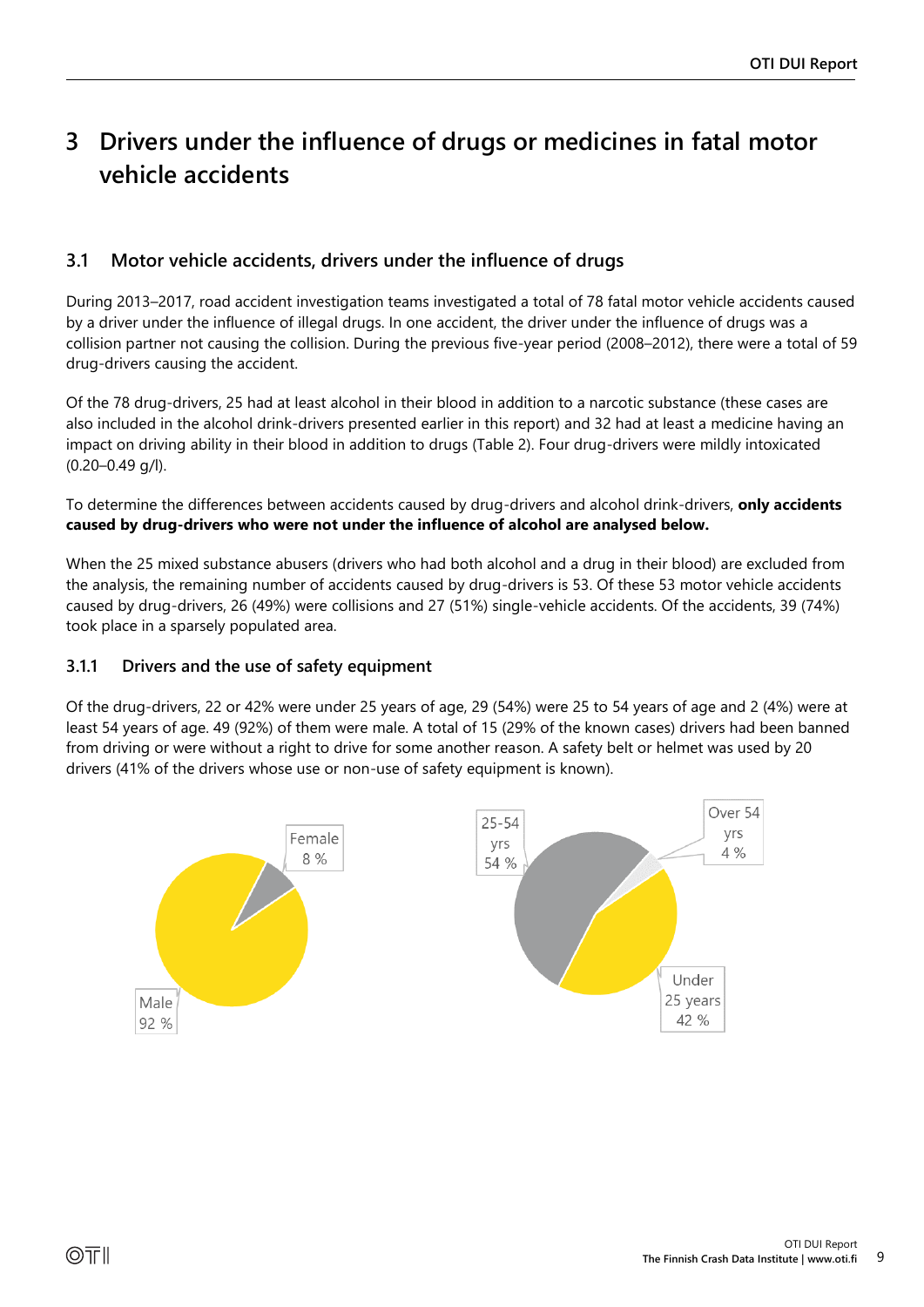#### <span id="page-9-0"></span>**3.1.2 Vehicles**

Of the drug-drivers, 42 (79%) were driving a passenger car, 8 (15%) a motorcycle and the remaining 3 (6%) other vehicles. Three (6%) of the vehicles were stolen.



#### <span id="page-9-1"></span>**3.1.3 Fatalities**

In 2013−2017, a total of 58 people lost their lives in the 53 motor vehicle accidents caused by drug-drivers. Of those who died, 48 were drug-drivers and 8 their passengers, and 2 died in collision partner vehicles.

#### <span id="page-9-2"></span>**3.1.4 Time of the accident and lightness**

Of the accidents caused by drug-drivers, 32 (60%) occurred in April–September. Drug accidents occurred evenly over the week: the weekend is not discernible as any specific peak in the accident statistics. The accidents also occurred relatively evenly at different times of day. During the afternoon, from 12 noon to 6 pm (17 accidents, 34%), as many accidents occurred as after midnight, i.e. from 12 midnight to 6 am (17 accidents, 34%). Of the accidents, 27 (51%) occurred before sunset.

#### <span id="page-9-3"></span>**3.2 Fatal motor vehicle accidents, drivers under the influence of medicines**

Medicines having an impact on driving ability are intoxicating especially when used concurrently with alcohol or other narcotic substances.

During 2013–2017, road accident investigation teams investigated a total of 87 fatal motor vehicle accidents caused by a driver under the influence of a medicine having an impact on driving ability (additionally, 1 driver was a collision partner).

25 drivers were only under the influence of a medicine having an impact on driving ability (30% of the known cases, also including 2 mildly intoxicated drivers with a BAC level of 0.20-0.49g/l, who were not under the influence of other intoxicants). Of the 25 accidents caused by them, 23 were collisions. A total of 26 people died in the accidents. Of those who died, 22 were drivers only under the influence of a medicine having an impact on driving ability, 1 was their passenger and 3 died in the collision partner's vehicle.

In 36 of the medicines-related accidents, the driver was also under the influence of alcohol, and in 32 accidents, also under the influence of a narcotic substance (Table 2). Additionally, a total of 6 drivers were mildly intoxicated (0.20–0.49 g/l). Of the medicine-drivers, 10 were under the influence of medicines, alcohol and drugs.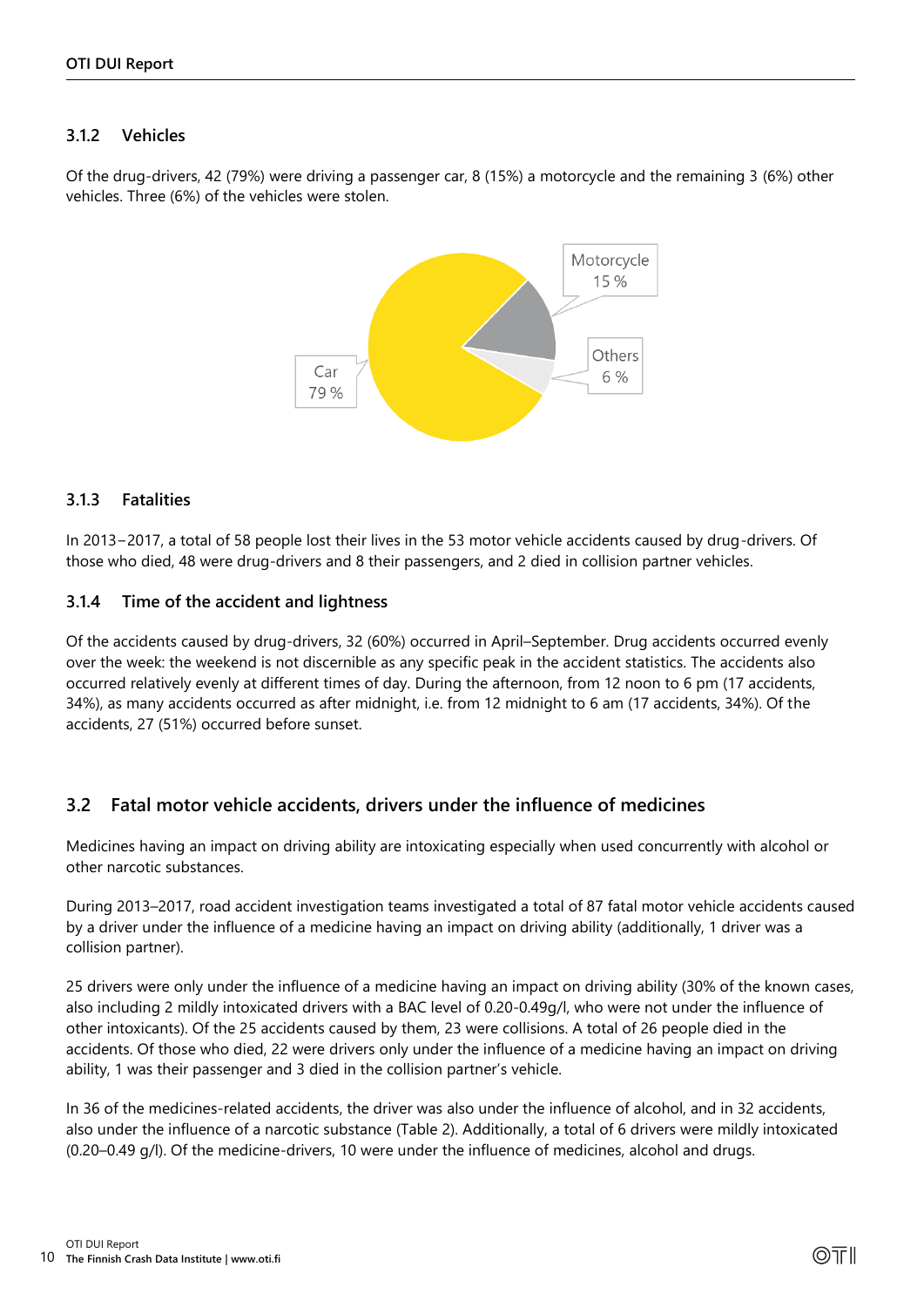## <span id="page-10-0"></span>**4 Fatal motor vehicle accidents, summary of intoxicant-related accidents**

During 2013–2017, a total of 304 fatal motor vehicle accidents caused by intoxicant-drivers (drivers under the influence of alcohol, drugs or medicines having an impact on driving ability) were investigated. The amount equals one-third (33%) of all fatal motor vehicle accidents.

A total of 340 people died in accidents caused by intoxicant-drivers, of whom 261 were intoxicant-drivers who caused the accident, 63 were passengers in the vehicles driven by intoxicant-drivers, and 16 in collision partner vehicles.

Of the 304 drivers, 222 were at least under the influence of alcohol, 78 at least under the influence of a narcotic substance and 87 at least under the influence of a medicine having an impact on driving ability (Table 2). Of the alcohol drink-drivers, 170 (77%) were only under the influence of alcohol (Figure 6). Of the drug-drivers, 27 (35%) were only under the influence of drugs (Figure 7). Of the drivers, 10 were simultaneously under the influence of medicines, alcohol and drugs.

The passenger cars (244 vehicles) of the intoxicant-drivers who caused the motor vehicle accident were 15.2 years old on average\*. Of the passenger cars driven by intoxicant-drivers, approximately 5% had technical faults that contributed to the occurrence of the accident and 9% were uninspected.

*\*During the same period, the average age of all passenger cars causing fatal motor vehicle accidents (675 vehicles) was 13.6 years, 4% had technical faults and 4% of the vehicles were uninspected.*

Table 2. Intoxicants-related accidents, use of substances.

| 222<br>170<br>25<br>36<br>10<br>78<br>27<br>25<br>32<br>10<br>87<br>25<br>36<br>32<br>10 | <b>Fatal intoxicants-related accidents</b>                                                                                              |  |  |  |  |
|------------------------------------------------------------------------------------------|-----------------------------------------------------------------------------------------------------------------------------------------|--|--|--|--|
|                                                                                          | 1.1 Alcohol-related accidents total                                                                                                     |  |  |  |  |
|                                                                                          | Accidents in which the driver only had alcohol in their blood                                                                           |  |  |  |  |
|                                                                                          | Accidents in which the driver also had at least drugs in their blood in addition to alcohol                                             |  |  |  |  |
|                                                                                          | Accidents in which the driver also had at least medicines having an impact on driving ability in their blood in addition to<br>alcohol  |  |  |  |  |
|                                                                                          | Accidents in which the driver also had drugs and medicines having an impact on driving ability in their blood in addition<br>to alcohol |  |  |  |  |
|                                                                                          |                                                                                                                                         |  |  |  |  |
|                                                                                          | 1.2 Drugs-related accidents total                                                                                                       |  |  |  |  |
|                                                                                          | Accidents in which the driver only had drugs in their blood                                                                             |  |  |  |  |
|                                                                                          | Accidents in which the driver also had at least alcohol in their blood in addition to drugs                                             |  |  |  |  |
|                                                                                          | Accidents in which the driver also had at least medicines having an impact on driving ability in their blood in addition to<br>drugs    |  |  |  |  |
|                                                                                          | Accidents in which the driver also had alcohol and medicines having an impact on driving ability in their blood in<br>addition to drugs |  |  |  |  |
|                                                                                          |                                                                                                                                         |  |  |  |  |
|                                                                                          | 1.3. Medicines-related accidents total                                                                                                  |  |  |  |  |
|                                                                                          | Accidents in which the driver only had medicines having an impact on driving ability in their blood                                     |  |  |  |  |
|                                                                                          | Accidents in which the driver also had at least alcohol in their blood in addition to medicines having an impact on driving<br>ability  |  |  |  |  |
|                                                                                          | Accidents in which the driver also had at least drugs in their blood in addition to medicines having an impact on driving<br>ability    |  |  |  |  |
|                                                                                          | Accidents in which the driver also had alcohol and drugs in their blood in addition to medicines having an impact on<br>driving ability |  |  |  |  |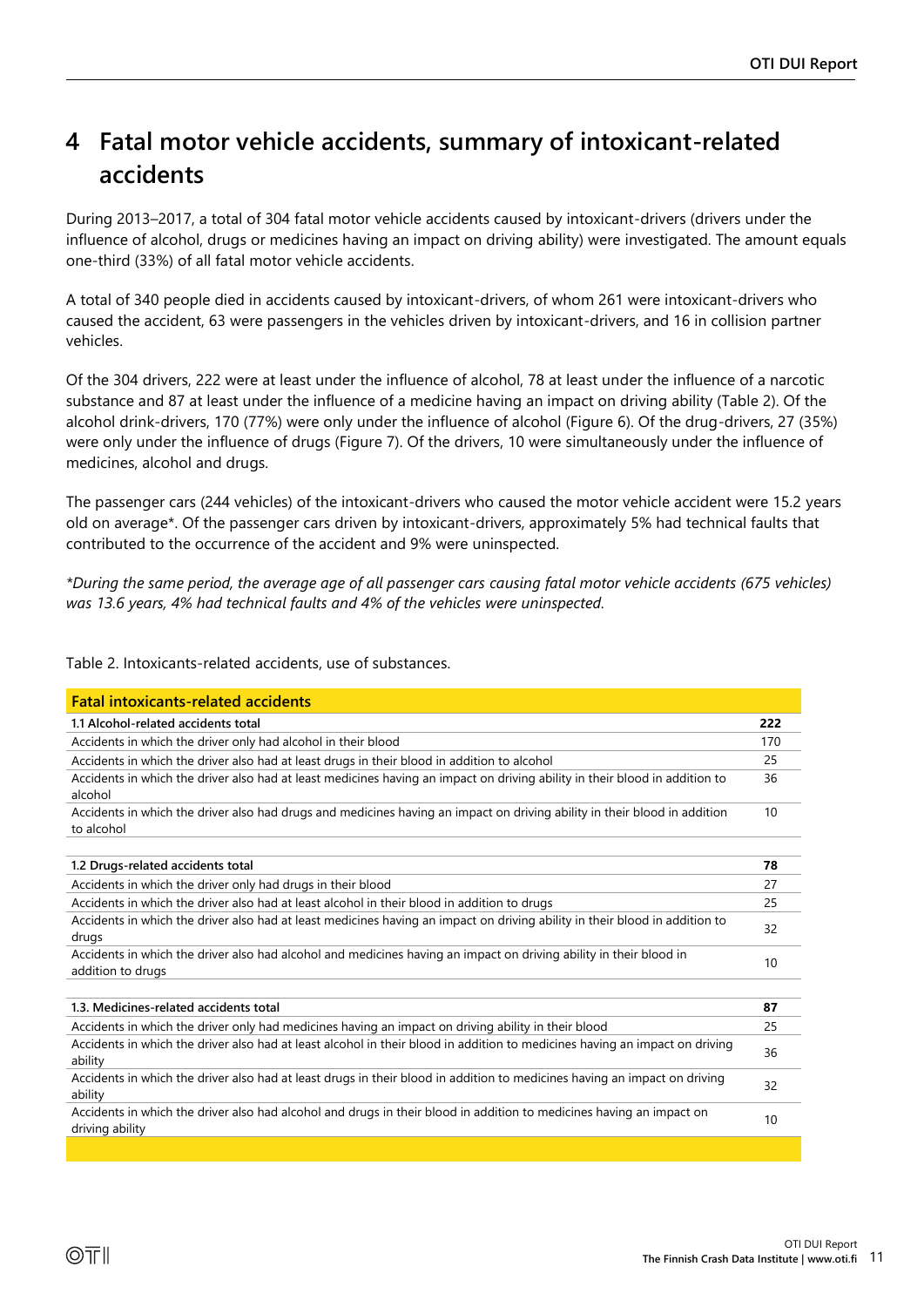

Figure 6. Numbers of drivers who were only under the influence of alcohol and numbers of mixed substance abusers in fatal motor vehicle accidents caused by alcohol drink-drivers in 2013–2017.



Figure 7. Numbers of drivers who were only under the influence of drugs and numbers of mixed substance abusers in fatal motor vehicle accidents caused by drug-drivers in 2013–2017.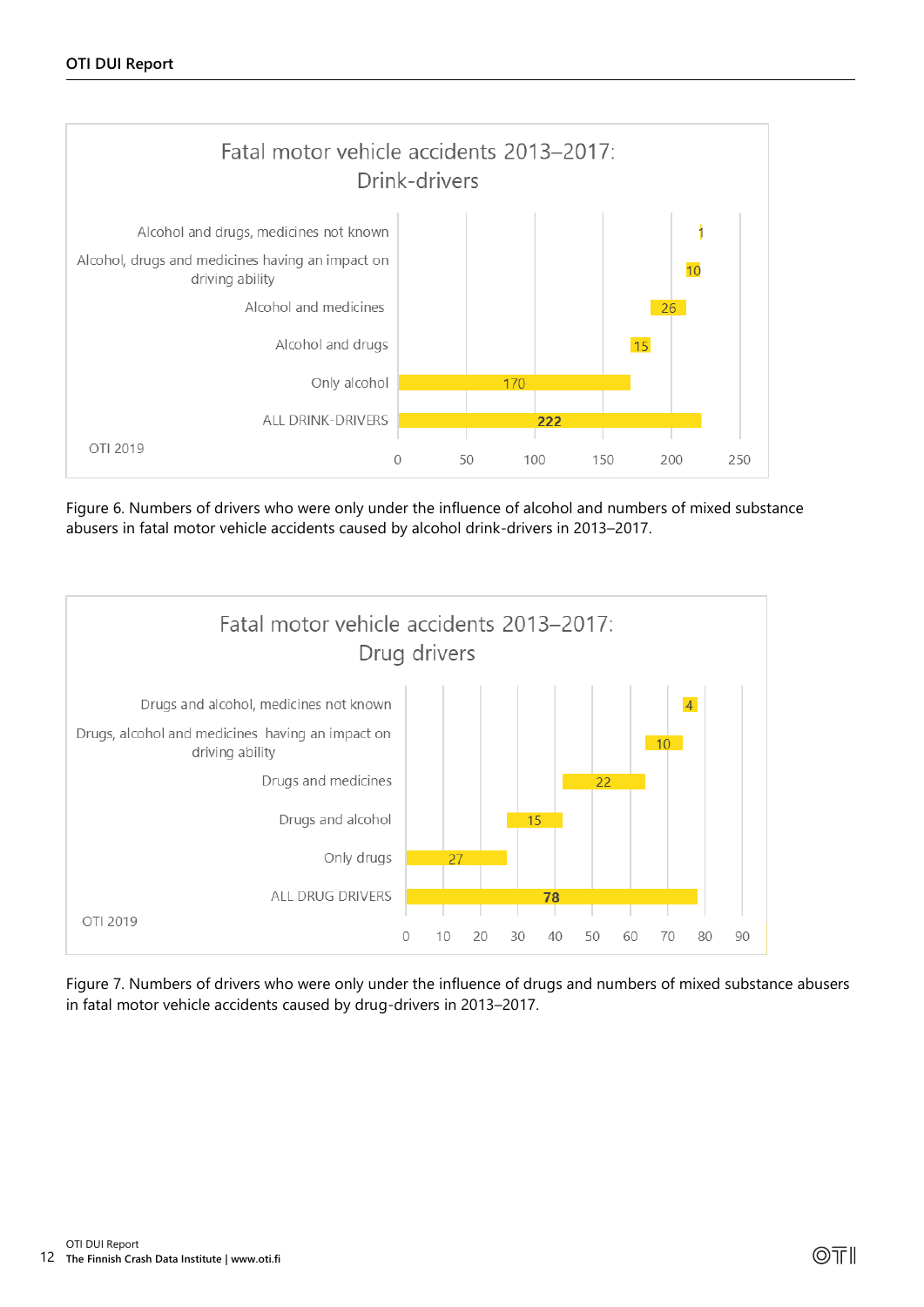## <span id="page-12-0"></span>**5 Accidents resulting in a death of a pedestrian or cyclist**

During 2013–2017, road accident investigation teams investigated a total of 264 fatal pedestrian or cyclist accidents. A total of 218 motor vehicle drivers were involved in the accidents. 118 (54%) of them were the party causing the accident.

In the accidents, 119 cyclists and 144 pedestrians were killed, along with two people who moved by other means. Of the cycling accidents, 42 were single-vehicle accidents.

#### <span id="page-12-1"></span>**5.1 Accidents caused by a motor vehicle driver under the influence of intoxicants resulting in the death of a pedestrian or cyclist**

Of the 118 motor vehicle drivers who caused the accident, 6 (5% of the drivers) were under the influence of intoxicants:

- 2 drivers under the influence of alcohol,
- 2 drivers under the influence of alcohol and medicines, and
- 2 drivers under the influence of drugs and medicines.

Additionally, 1 driver under the influence of alcohol was involved in the accident as the collision partner. In two of the alcohol-related accidents, also the pedestrian was under the influence of alcohol. Additionally, the blood alcohol content of two motor vehicle drivers was between 0.2 and 0.49g/l.

A total of six pedestrians or cyclists were killed in accidents caused by intoxicated drivers of motor vehicles:

- 4 pedestrians were killed in the accidents caused by drink-drivers (at least 0.5g/l), and
- 2 cyclists in accidents caused by drug-drivers.

#### <span id="page-12-2"></span>**5.2 Accidents resulting in the death of a pedestrian or cyclist under the influence of intoxicating substances**

Based on the accident investigation method the investigation teams determine the causing party in each accident. In addition to drivers' substances, information on pedestrians' and cyclists' substances is recorded in the database.

In 2013–2017, a total of 265 pedestrians and cyclists were killed in the accidents investigated by the accident investigation teams. Of them, 48 (18%) were under the influence of alcohol (27 were pedestrians and 21 were cyclists). In 67% of the collisions, a pedestrian or cyclist was the main cause of the accident. Of the cyclists' accidents, 12 (50%) were single-vehicle accidents: falling, collisions to an obstacle or running off the road.

Of the accidents where a pedestrian or cyclist was under the influence of alcohol, every other (24 accidents, 50%) occurred between Friday 6 pm and Sunday 6 am. Of the accidents, 28 (58%) took place in a densely populated area, 7 (15%) close to a densely populated area and 13 (27%) in a sparsely populated area. Of the accidents, 29 (60%) took place in May–September.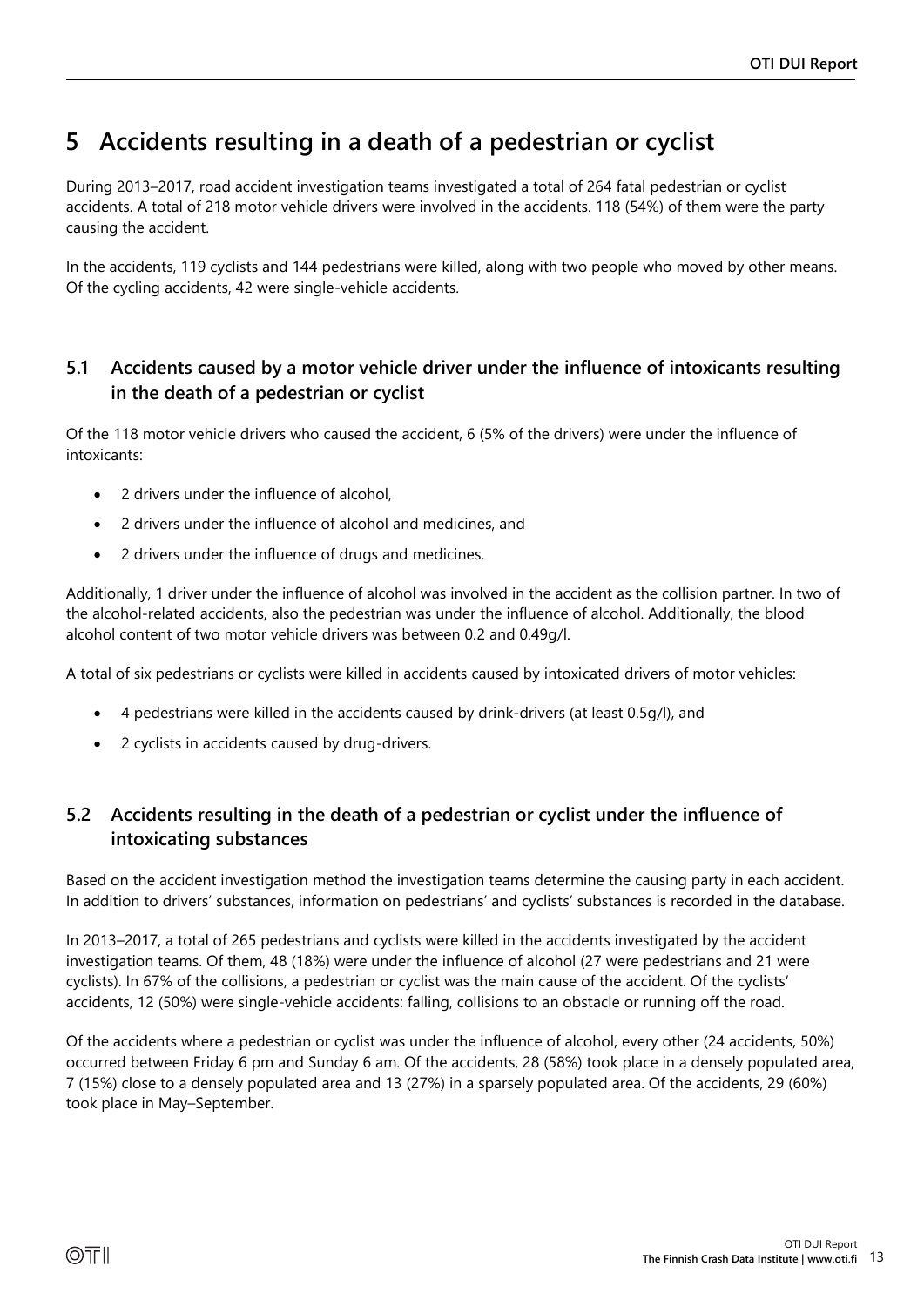Of the 27 pedestrians under the influence of alcohol,

- 2 (7%) were aged between 21 and 24,
- 11 (41%) between 25 and 44, and
- 14 (52%) between 45 and 64.

Of the 21 cyclist under the influence of alcohol,

- 7 (33 %) were aged between 25 and 44,
- 13 (62%) between 45 and 64, and
- 1 was more than 64 years of age.



Of the intoxicated pedestrians who died in the accidents, 24 were only under the influence of alcohol; three were under the influence of drugs, and three were under the influence of both alcohol and drugs. Of the cyclists, 20 were under the influence of alcohol and 1 under the influence of drugs. Pedestrians and cyclists were typically heavily intoxicated, with 39 (81%) of them having a blood alcohol content in excess of 1.2g/l.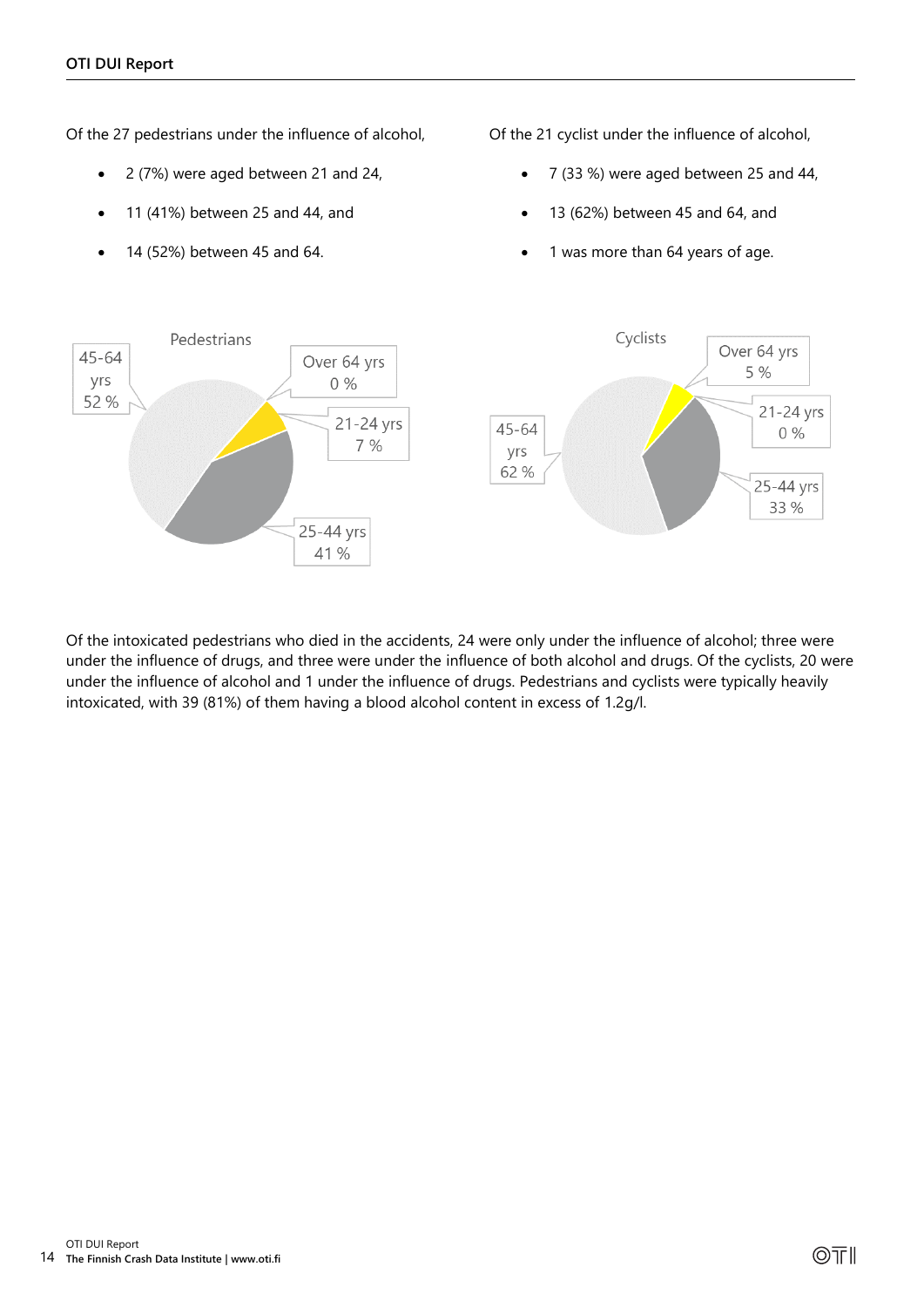## <span id="page-14-0"></span>**6 Risk factors noted and safety improvement proposals made by the road accident investigation teams**

#### <span id="page-14-1"></span>**6.1 Risk factors**

In addition to drugs, medicines and alcohol, the most typical risk factors involved in the accidents caused by intoxicant-drivers noted by the road accident investigation teams are speeding, non-use of safety belt and general disregard of traffic regulations.

Other common risk factors related to human actions include risks related to the driver's state of mind and medication, tiredness, not having a driving licence, the driver's inexperience, and drunken travel companions.

General risk factors related to the intoxicant-driver's vehicle are various kinds of shortcoming in the tyres. The most typical risk factors related to the traffic environment are the lack of central or edge guardrails and fixed crash barriers (trees, poles, etc.).

#### <span id="page-14-2"></span>**6.2 Improvement proposals**

In their safety improvement proposals, the accident investigation teams emphasise the significance of breath alcohol ignition interlock devices in the prevention of drink-driving. Traffic control-related proposals that emphasise general improvement in the efficiency of speeding and drink-driving control and the development of regional prioritisation are very common.

The accident investigation teams recognise the importance of awareness-raising and dissemination of information especially with regard to the effects of alcohol, drugs and medicines on driving ability, but they also support stricter penalties. The accident investigation teams perceived driving under the influence of alcohol as a driving health problem and proposed treatment guidance and the adoption of a traffic physician system in Finland.

In their safety improvement proposals related to vehicles, the accident investigation teams regarded measures for promoting the turnover of the vehicle fleet as of primary importance. Furthermore, the most common proposals are those related to the support of driver's performance (e.g. driving stability) and technologies for ensuring the driving right and safety belt use.

Safety proposals related to the traffic environment focus on the prevention of veering off the driving lane with various guardrails, such as the central guardrail, and the removal of fixed crash barriers from the traffic environment.